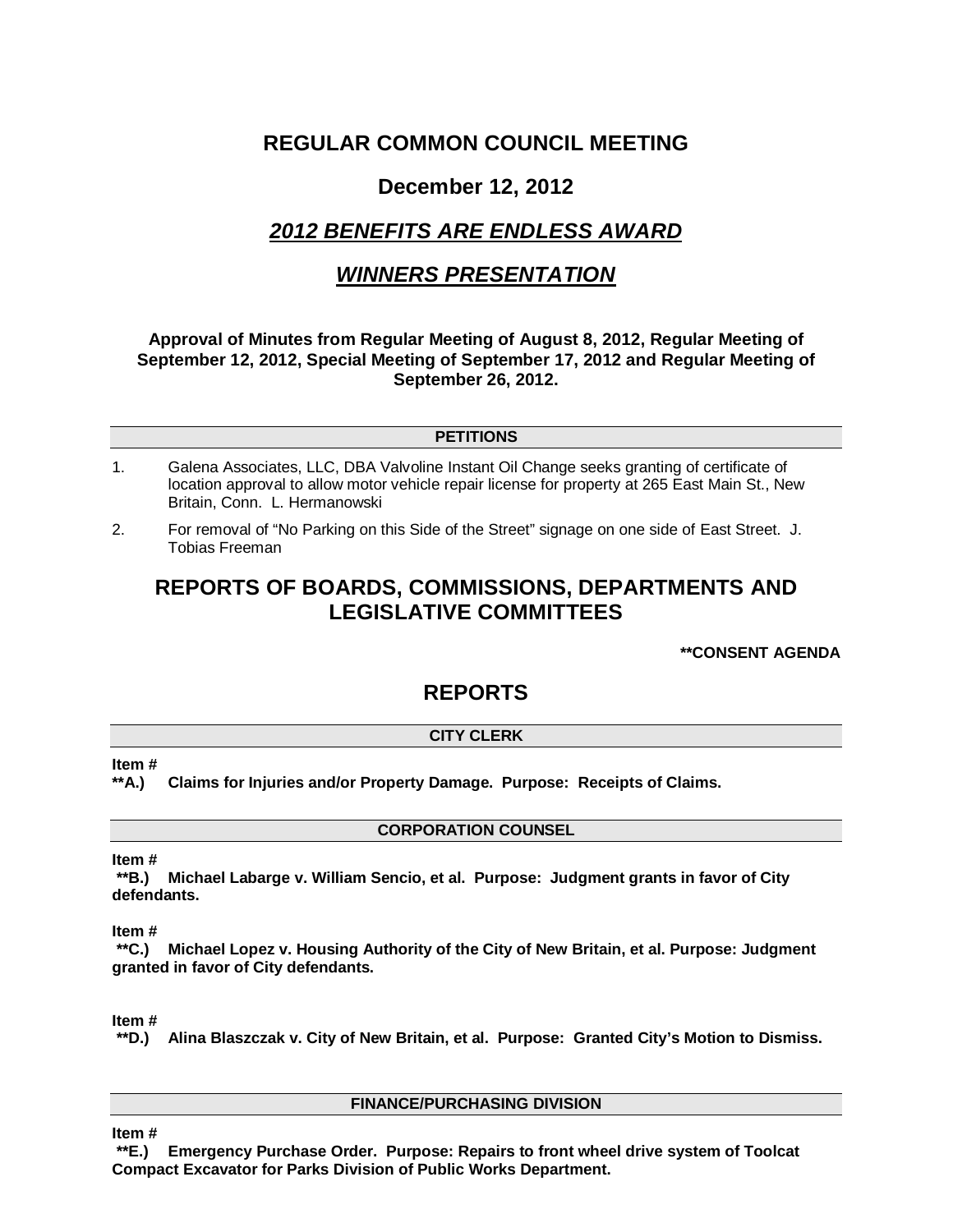**Item #**

**\*\*F.) Emergency Purchase Order. Purpose: Voter's District Mailer Notice for Registrar of Voters.**

## **Item #**

**\*\*G.) Professional Services. Purpose: Annual Technical Support and Maintenance for City Assessor's Office Software System.**

## **Item #**

**\*\*H.) Professional Services. Purpose: Extended Maintenance for DAP Handheld Computer, Interface Unit and Software Support Services for Public Works Dept./Utilities Div.**

# **Item #**

**\*\*I.) Sole Source. Purpose: Purchase of Anti-Blight, Code Enforcement, Mobile Inspection Software Module with annual Maintenance and Support for Information Technology Department.**

#### **Item #**

**\*\*J.) Cooperative Purchasing. Purpose: Server for Parks Division, Public Works Dept./Stanley Golf Course.**

# **Item #**

**\*\*K.) Emergency Purchase Order. Purpose: Temporary Repairs to Elam Street Water Tank Roof for Public Works Dept./Utilities Division.**

#### **Item #**

**\*\*L.) Public Bid No. 3701. Purpose: Purchase of #2 Fuel Oil for Public Works Dept./Property Management Division.**

#### **Item #**

**\*\*M.) On-Call Engineering Services. Purpose: Public Works Dept./Utility Div., Water & Sewer - North Mountain Road Development Sanitary Sewer Evaluation.**

#### **Item #**

**\*\*N.) Cooperative Purchasing. Purpose: Fitness Equipment for New Britain Police Department.**

### **Item #**

**\*\*O.) Emergency Procurement. Purpose: Various Information Technology Items).**

#### **TAX DEPARTMENT**

**Item #**

**\*\*P.) Tax Abatements. Purpose: Corrections and Refunds.** 

# **ITEMS BACK FROM COMMITTEE**

# **COMMITTEE ON ADMINISTRATION, FINANCE AND LAW**

**Item #**

**\*\*Q.) Claims Sub-Committee. Purpose: Settlement of Claims.**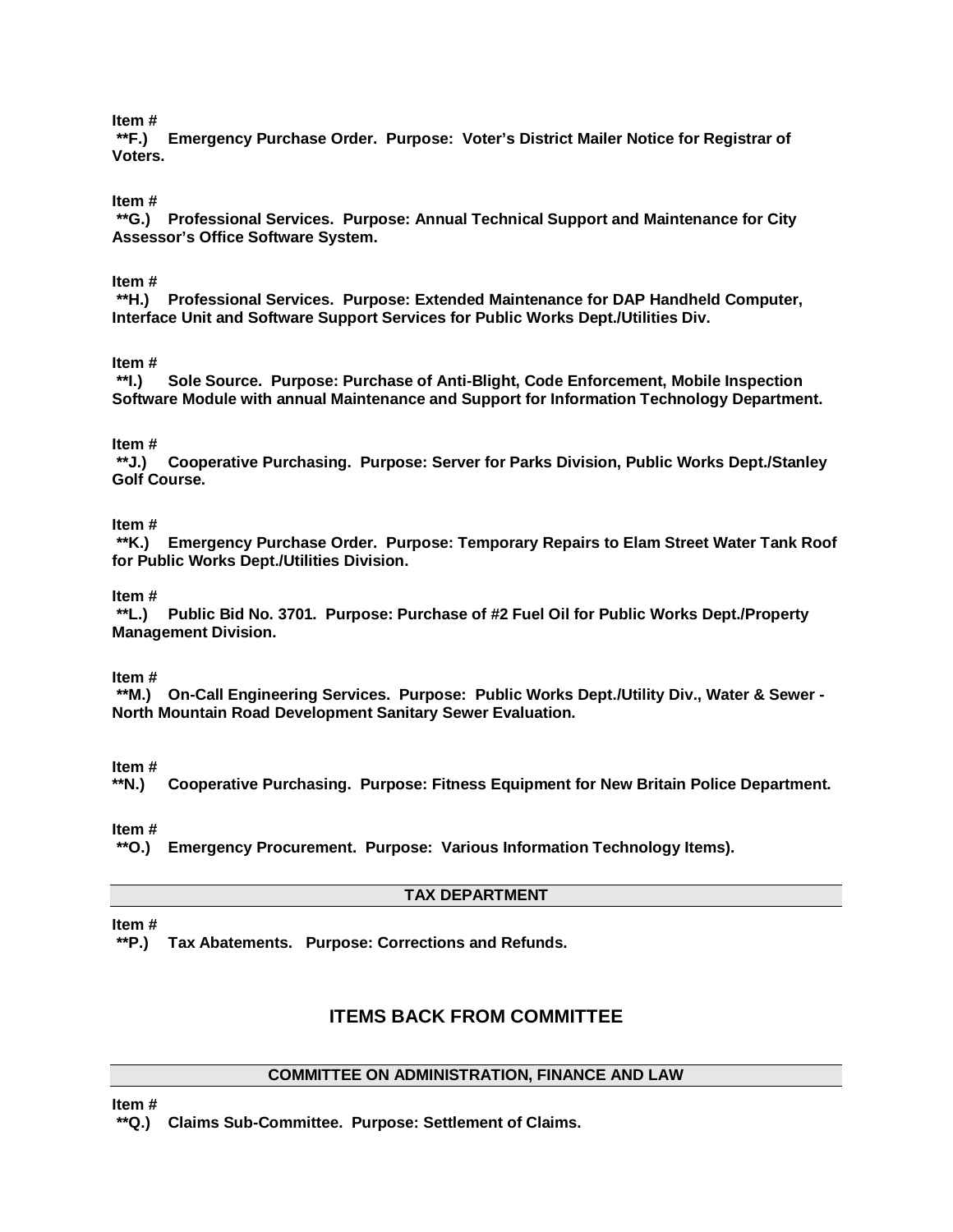**Item #32077**

**\*\*R.) Code of Ordinances be amended by inserting new Article XIX of Chapter 14. Purpose: Concerning Licensing of nightclub businesses.**

# **RESOLUTIONS RETURNED FROM COMMITTEE**

**Item #32077**

**1.) Code of Ordinances be amended by inserting new Article XIX of Chapter 14. Purpose: Concerning licensing of nightclub businesses. L. Hermanowski**

# **NEW RESOLUTIONS**

#### **Item #**

**2.) SEASONS GREETINGS. All Members of the Common Council**

#### **Item #**

**3.) Transportation, Community & System Preservation Program. Purpose: (TCSP) Construction Agreement, State Project 88-183 Federal-Aid Project TCSP (022). T. Collins, C. Carlozzi, Jr., E. Magnuszewski, W. Pabon, E. Sanchez**

#### **Item #**

**4.) City of New Britain endorses Regional Performance Initiative Program proposal for Central Connecticut Regional Planning Agency. Purpose: Seek grant from Office of Policy and Management to perform Regional Tax Revenue and Services Sharing Study between the City of New Britain and Town of Plainville. M. Trueworthy** 

#### **Item #**

- **5.) Re-Appointments to the Mattabassett District Commission. M. Trueworthy**
- **6.) Chapter 2, Article III of the Code of Ordinances be amended by adding new Division 17. Purpose: Establishing a Homeless Advisory Commission. R. Brown**

#### **Item #**

**7.) Budget Amendment – Police Department. Purpose: Purchase exercise equipment at no cost to the City. S. Bielinski, C. Carlozzi, Jr., R. Centeno, L. Hermanowski, W. Pabon, E. Sanchez**

#### **Item #**

 **8.) Budget Amendment – Police Department. Purpose: Install new exercise equipment at new Police Headquarters Fitness Center. S. Bielinski, C. Carlozzi, Jr., R. Centeno, L. Hermanowski, W. Pabon, E. Sanchez**

#### **Item #**

**9.)Stanley Golf Course. Purpose: Agreement with Michael Trojanowski for website updates and marketing.S. Black, R. Brown, D. DeFronzo, J. Giantonio, E. Magnuszewski, E. Sanchez**

#### **Item #**

**10.) Amendment to 2012 Consolidated Plan. Purpose: Transfer of CDBG Funds to Chesley Park Recreational Improvements Project. C. Carlozzi, Jr., L. Hermanowski, E. Magnuszewski**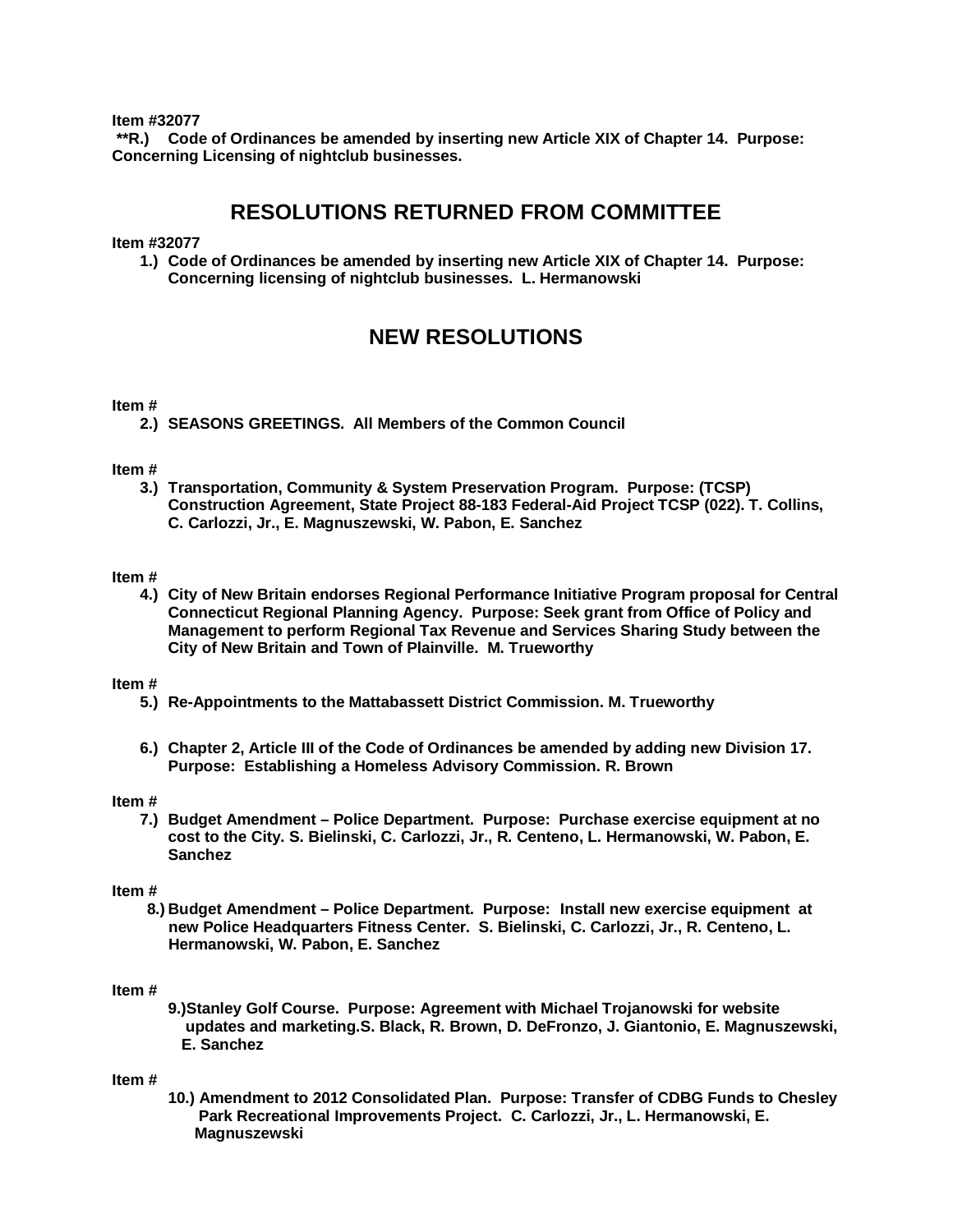#### **Item #**

**11.) Enter into contract with Corona Systems, Inc. Purpose: Furnish and install resource allocation software. S. Bielinsk**

# **Item #**

**12.) Enter into contract with Fuss and O'Neil. Purpose: Provide technical assistance to enable geographic components of HEARTBEAT computer assisted dispatch. S. Bielinski**

#### **Item #**

**13.) Bristol Resource Recovery Facility Operating Committee (BRRFOC). Purpose: Successor Contract.**